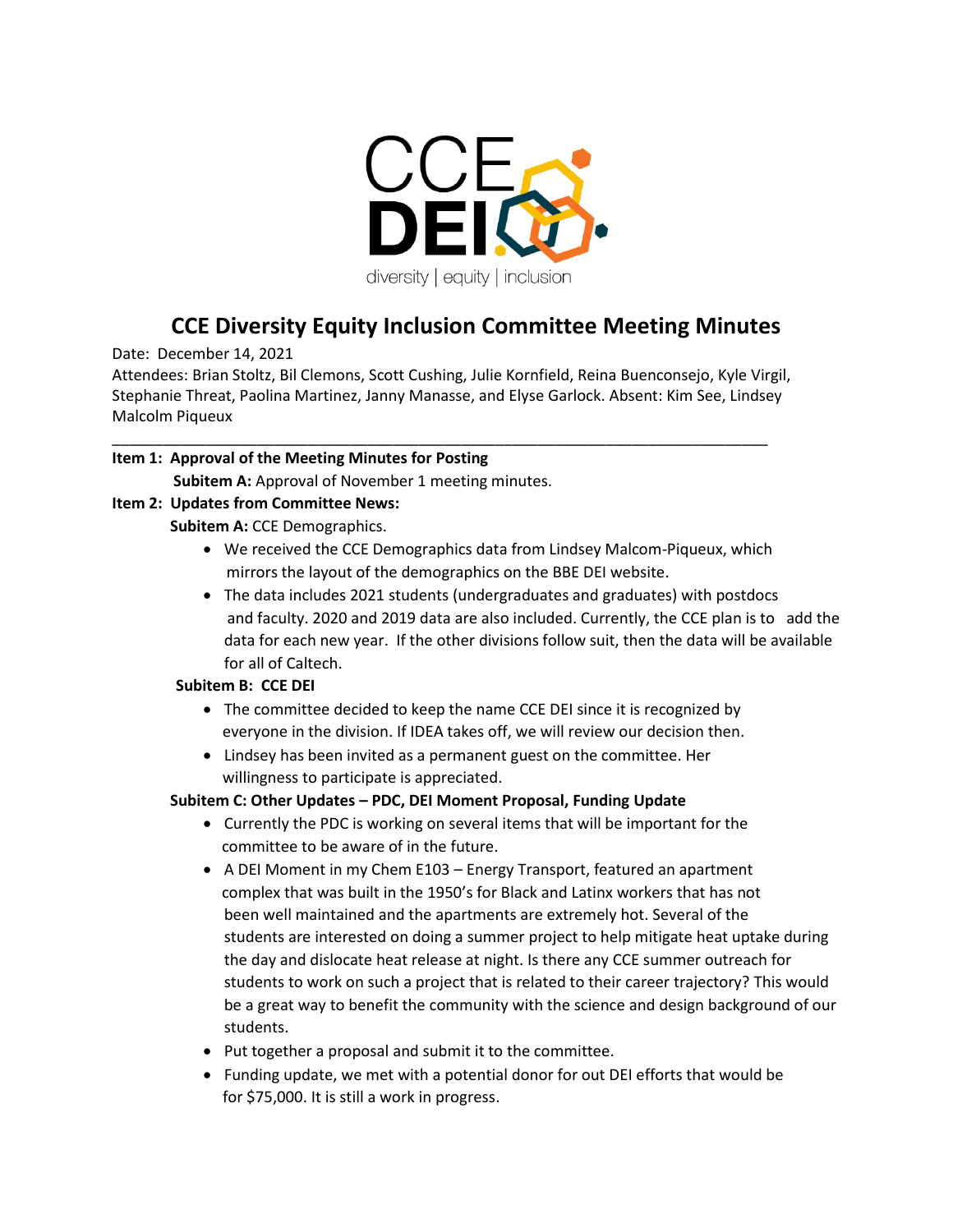- Janny Manasse will be leaving Caltech as of January 7 and will be missed. We thank her for all her funding efforts on behalf of CCE DEI. **Decision:** N/A
	- **Next Steps:** N/A

# **Item 3: CCE Town Halls Discussion**

## **Subitem A: First Town Hall**

• Both Town Halls were organized by the CGSC DEI Subcommittee. Kim Pham did a great deal of work to organize them. The first town hall revisited much of what was included in the CCE DEI review of the last year's work.

### **Subitem B: Second Town Hall Breakout Group Discussion**

- Some student leaders found the turnout disappointing because it was largely people that usually attend. It was good to see the number of staff that participated. The breakout groups worked excellently
- The two graduate students in our retention focused group shared the issues, concerns, and anxiety they experienced in their first years at here. Validate common student struggles by creating opportunities to share stories from current students to incoming students.
- The size of the turnout (approximately 60 attended) compared to the size of the division (600) is a small portion. This points to a larger concern in terms of DEI work and the way it ebbs and flows. Due to the BLM movement, there was high energy on campus, but when the national discourse level dropped, the energy on campus began to fall. When the President and the institute commit to DEI changes; how do we hold the institute to account in actualizing those the changes? How do we generate talk within the division that motivates people to be involved by creating better advertising?
- There were talks about alternating a DEI Service Day with Safety Day. Should DEI day be mandatory? Many resent mandatory safety days and I would not want to create any animosity to DEI if the day was mandated. Would it help or hurt?
- Perhaps strongly encouraged and if it is at a consistent time each year or every other year, people can look forward to it. It is important to hire a professional to look at our ideas and see how viable they are because there are professionals that have dedicated their lives to DEI work. Should the dedicated professional be through CCE or CCID hired to guide CCE DEI? How do we allocate the time, and could this be someone that would work with BBE as well to balance the cost?
- It is important to note how lean our CCE staff is now and then to add a full time person as well. Why not put the support to the CCE faculty and students already doing DEI work. There should be some compensation for the grad students and postdoc's time. Is there any way to assist student leadership?
- Initially, when we began the Caltech/Drew mentorship program, we used incentives, but the students did not want to be incentivized. Perhaps awards for their work. Money for awards is becoming more important.
- In terms of faculty work in DEI, when it comes to tenure time it would be good if it was at least appreciated. The DEI work would be better if it were shared by more faculty if there were equity. However, Caltech has so far not valued teaching or DEI work. Money through award in our current climate is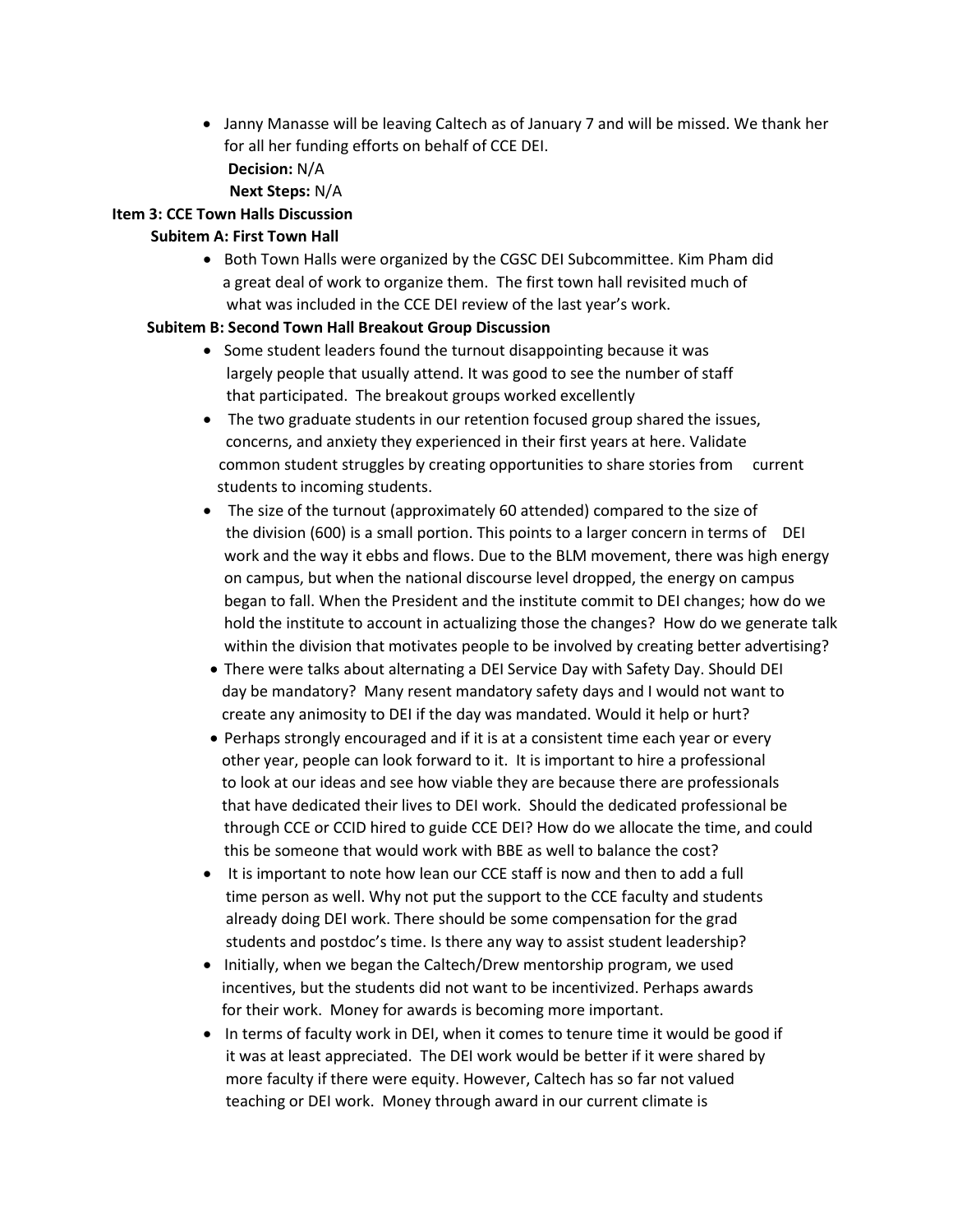important. Is there funding for leadership positions and is that something the community would fund? Currently the answer is no. we have some amount of money.

- At my undergraduate institution, we voted the student body president, vice president and secretary positions to be paid positions. It opened those positions up to people with lower funds. If there were stipends or annual grants or something similar here, it would help. GPS has started offering credits for outreach work. CCE could consider that as a possibility. Course credit that your salary is paid for a quarter, like a T.A. The work is benefiting Caltech. Compensation for work.
- You are doing work that benefits Caltech and CCE. It does depend on the time commitment. In terms of faculty, the time they put into DEI efforts would offset the time they would put toward a grant proposal. DEI work is not without a cost. The conversation in our promotion group was having a dedicated staff person within CCE. To organize and manage DEI efforts within the division. Assisting the student organization and utilizing alumni to participate. It is important to have a person dedicated to CCE that connects to CCID instead of the other way around. It gives you a different perspective.

#### **Decision: N/A**

#### **Next Steps:** N/A

#### **Item 4 Initial Responses from the Climate Survey**

- It was a great deal to digest, perhaps as we drill down it will become clearer. Among all the groups, it was disheartening the lack of opportunities for staff advancement within the organization.
- The previous conversation on compensation and ways to make DEI work on campus is constructive. I missed the survey reveal, but a person in BBE noted that there was a desire among some respondents for the campus to go back to the way things were to not focus so strongly on DEI things, just meritocracy.
- It is important to have a dedicated DEI professional due to the work that is required to be effective. CCID is overburdened and needs more funds.
- I missed the sentiment on going back and we are up against those ideas. CCID needs more people and funding to have a person dedicated to diversity at the division level.
- It will take time, but in the short-term hiring a consultant to review our goals, make recommendations on how to reach the goals or change our goals. Important to keep motivation up. What processes will assist in achieving our goal goals? What institutional changes need to happen?
- We need to articulate efficient next steps, so the process arrives at the right outcome and that people are willing to accept the assistance. Unified goals would be very helpful. It is important to implement goals and make the most of the changes because a change in division leadership could alter the support for DEI efforts.
- It is important to put context into the discussion, I have been at Caltech for a number of years and the institution has transformed over the last five years from what it was before. Feeling a sense of urgency is important and we should all feel it, no resting on accolades. Change is typically very slow, but at Caltech it has been remarkably fast. Those who remember 20 or 30 years ago would not recognize the DEI committee. It is